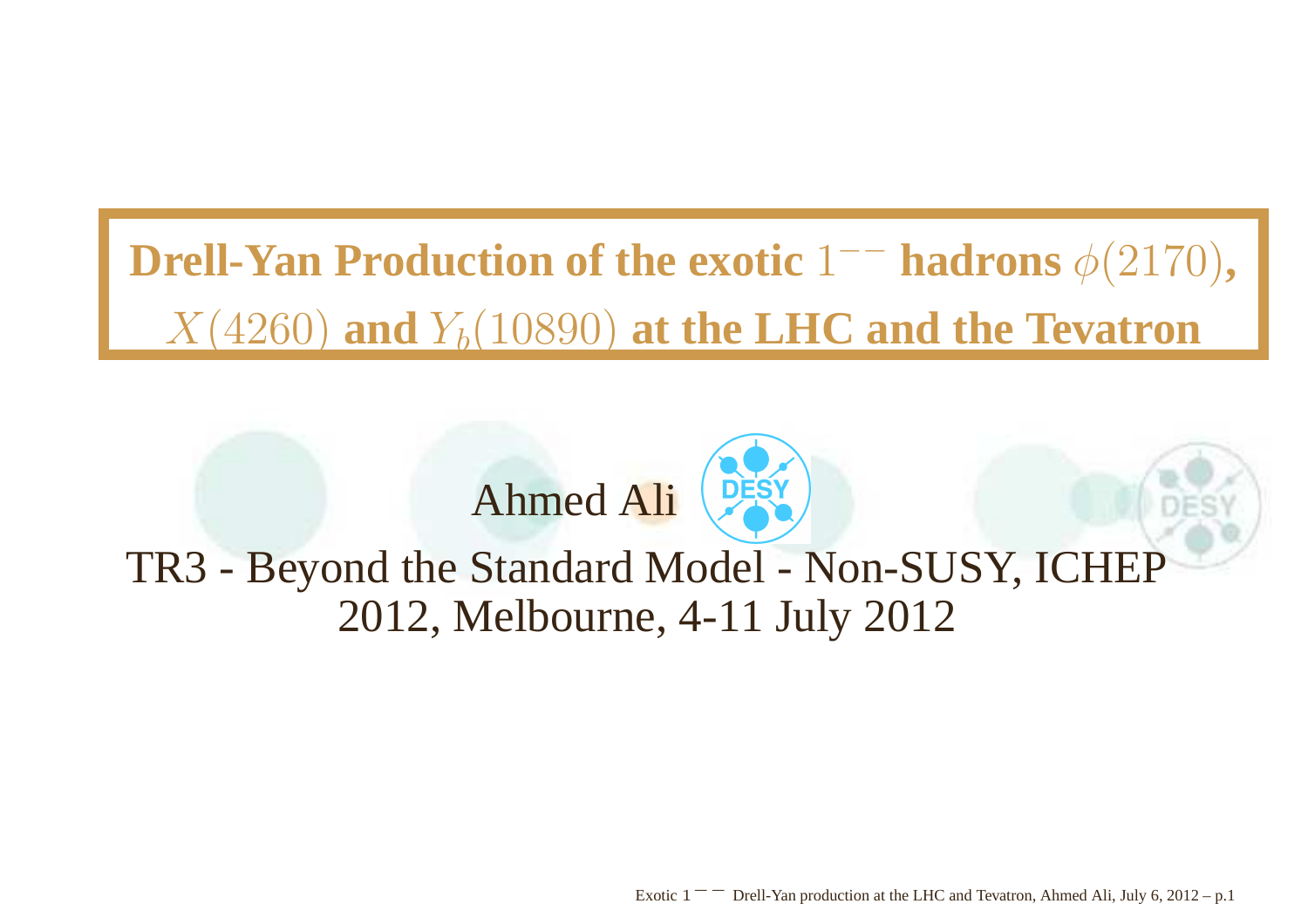### **Contents**

- Exotic Quarkonium Spectroscopy An Overview
- Focus on  $J^{PC} = 1^{--}$  tetraquark candidates:  $\phi(2170)$ ,  $X(4260),\,Y_b(10890);$  of these,  $Y_b(10890)$  not yet confirmed
- A related issue is the interpretation of the charged Bottomonium-like states  $Z_b^{\pm}$  (10610) and  $Z_b^{\pm}$  (10650) discovered by Belle in  $\Upsilon(5S) \rightarrow \pi^+\pi^- [b\bar{b}]$  [Wei Wang;<br>TR21 TR2]
- Drell-Yan Production of the exotic  $J^{PC} = 1^{-−}$  states at the LHC and the Tevatron

Summary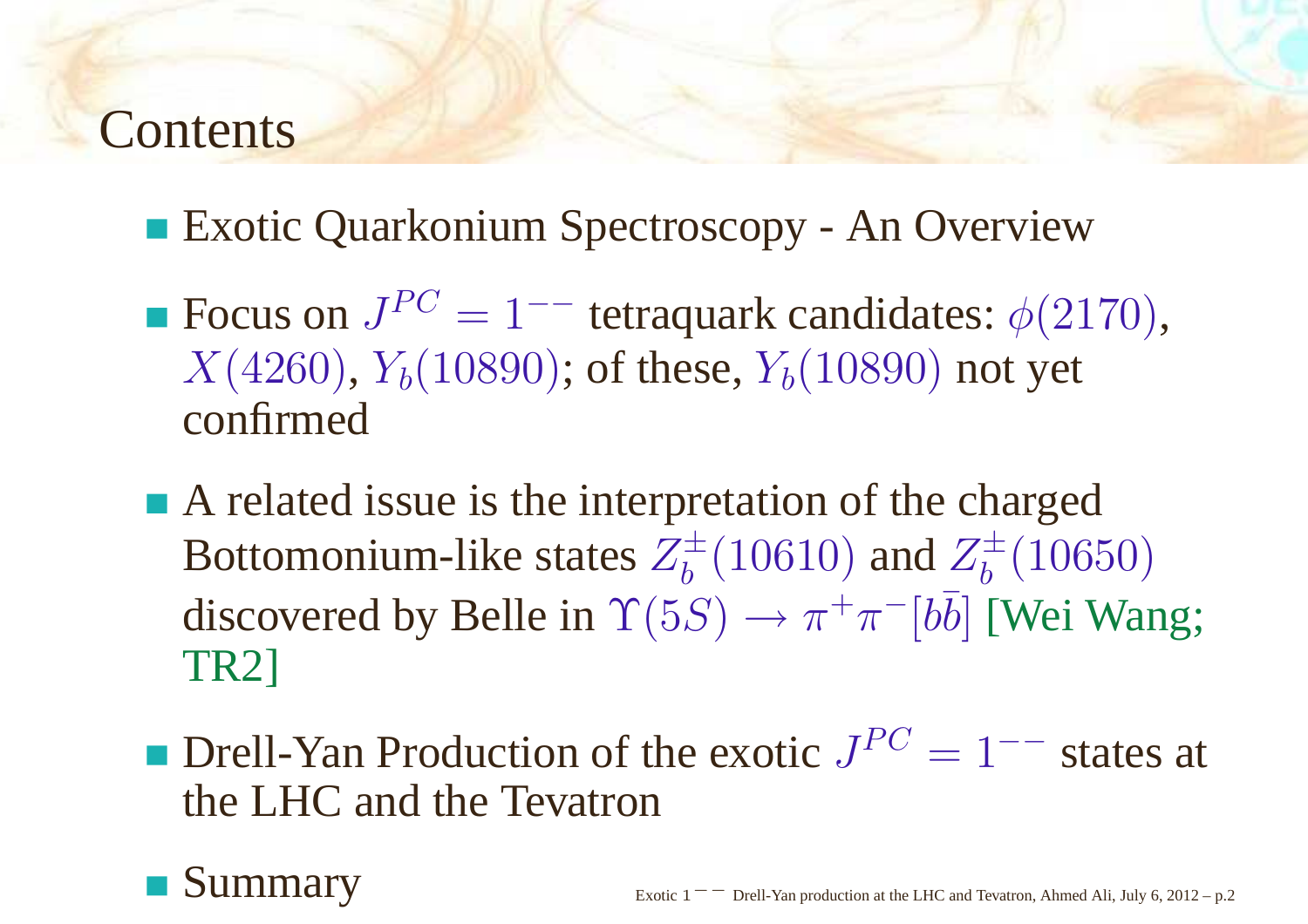**Exotic Spectroscopy - An Overview**

- **Experimental evidence exists for "Exotic States" from**  $\,e\,$  $\, + \,$  $e^-$ colliders, Tevatron and the LHC
- Lost tribes of Quarkonia? [Quigg (2004)]
- $QQg$   $\rm Hybrids?$  [Close & Page (2005); Kou & Pene (2005)]
- $D\bar{D}^{(}$  (2004); Swanson (2004); Voloshin (2004); Liu et al. (2005); Rosner (2007); Bondar et al. (2011), ∗\*) and  $B\bar{B}^{\left(\right)}$ ∗ ) Molecules? [Tornquist (2004); Braaten & Kusonoki Voloshin (2011); Zhang et al. (2011); Sun et al. (2011); Cleven et al. (2011);...]
- ${\rm Tetraquarks}~[Qq][\bar{Q}\bar{q}]?~$  [Maiani et al.; Polosa et al. (2004 2010); Ali et al.  $(2009 - 2012)$ ;...]
- Recent Reviews on Heavy Quarkonia: [Zupanc, axiv:0910.3404; Brambilla et al., EPJ, C71, 1534 (2011); Eidelman et al., arxiv:1205.4189]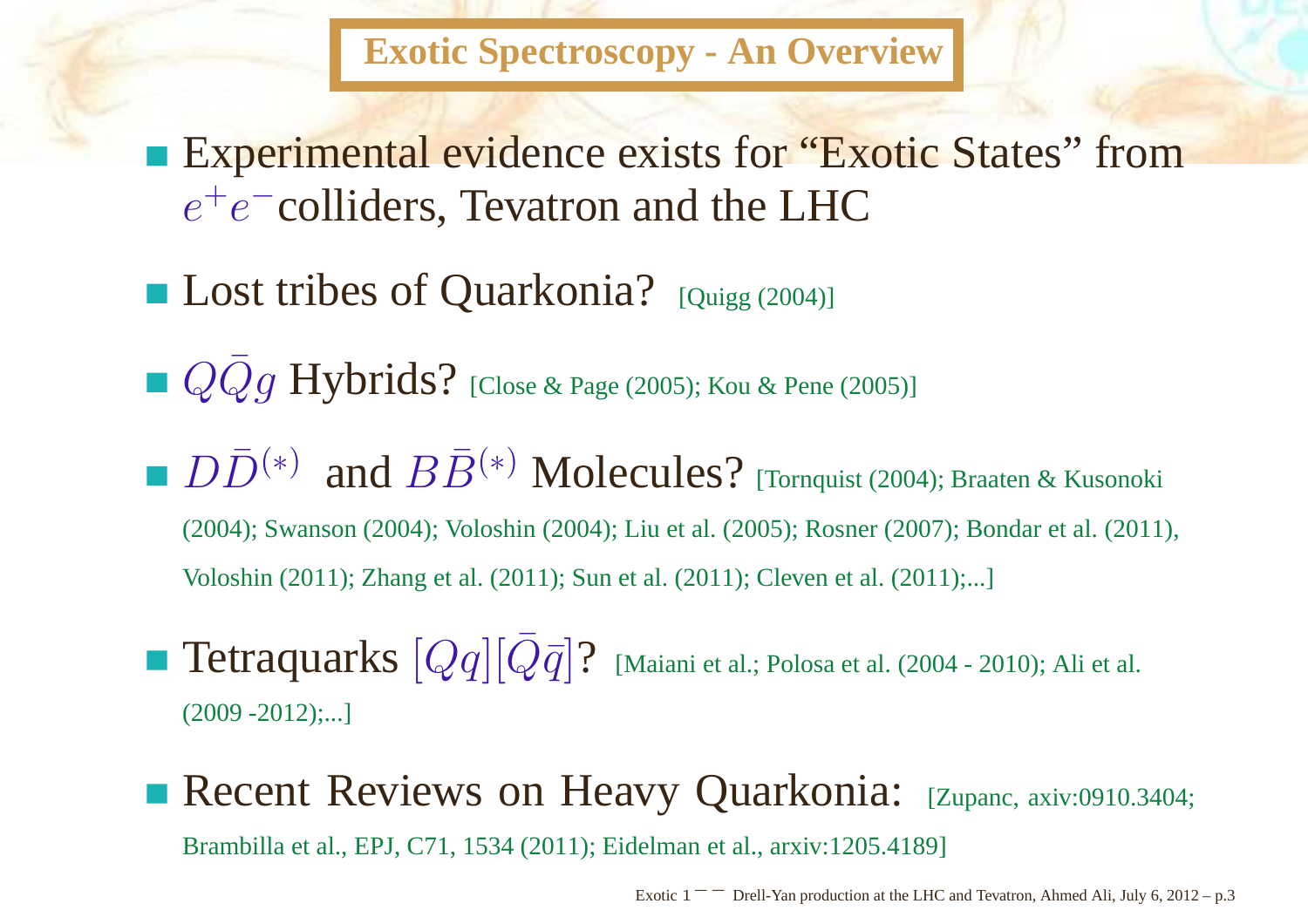#### **Exotic states**

| <b>State</b>    | $M$ (MeV)             | $\Gamma$ (MeV)                                 | IPC                 | Decay Modes                                 | <b>Production Modes</b>             | Also observed by |
|-----------------|-----------------------|------------------------------------------------|---------------------|---------------------------------------------|-------------------------------------|------------------|
|                 |                       |                                                |                     |                                             | $e^+e^-$ (ISR)                      |                  |
| $\phi(2170)$    | $2175 \pm 15$         | $61 \pm 18$                                    | $1 - -$             | $\phi f_0(980)$                             | $J/\psi \rightarrow \eta Y_s(2175)$ | BaBar, BESII     |
|                 |                       |                                                |                     | $\pi^+ \pi^- J/\psi$ ,                      |                                     | BaBar            |
| X(3872)         | $3871.5 \pm 0.2$      | < 2.2                                          | $1^{++}/2^{-+}$     | $\gamma J/\psi$ , $D\bar{D^*}$              | $B \rightarrow KX(3872), p\bar{p}$  | CDF, D0,         |
| X(3915)         | $3914 \pm 4$          | $28 \pm 10$                                    | $0/2$ <sup>++</sup> | $\omega J/\psi$                             | $\gamma \gamma \rightarrow X(3915)$ |                  |
| $\chi_{c2}(2P)$ | $3929 \pm 5$          | $29 \pm 10$                                    | $2^{++}$            | $D\bar{D}$                                  | $\gamma\gamma \rightarrow Z(3940)$  |                  |
|                 |                       |                                                |                     | $D\overline{D}^*$ (not $D\overline{D}$      |                                     |                  |
| X(3940)         | $3942 \pm 9$          | $37 \pm 17$                                    | $0^?$ +             | or $\omega J/\psi$ )                        | $e^+e^- \rightarrow J/\psi X(3940)$ |                  |
| Y(4008)         | $4008 + 121$<br>$-49$ | $226 \pm 97$                                   | $1 - -$             | $\pi^+\pi^- J/\psi$                         | $e^+e^-$ (ISR)                      |                  |
| X(4160)         | $4156\pm29$           | $139 + 113$<br>$-65$                           | $0^?$ +             | $D^* \overline{D^*}$ (not $D\overline{D}$ ) | $e^+e^- \rightarrow J/\psi X(4160)$ |                  |
| Y(4260)         | $4263 \pm 5$          | $108 \pm 14$                                   | $1^{--}$            | $\pi^+\pi^- J/\psi$                         | $e^+e^-$ (ISR)                      | BaBar, CLEO      |
| Y(4360)         | $4353 \pm 11$         | $96 \pm 12$                                    | $1 - -$             | $\pi^+\pi^-\psi'$                           | $e^+e^-$ (ISR)                      | <b>BaBar</b>     |
| X(4630)         | $4634^{+9}_{-11}$     | $92 + 41$<br>$-32$                             | $1^{--}$            | $\Lambda_c^+\Lambda_c^-$                    | $e^+e^-$ (ISR)                      |                  |
| Y(4660)         | $4664 \pm 12$         | $48\pm15$                                      | $1^{--}$            | $\pi^+\pi^-\psi'$                           | $e^+e^-$ (ISR)                      |                  |
| Z(4050)         | $\frac{4051+24}{-23}$ | $82^{+51}_{-29}$                               | $\overline{?}$      | $\pi^{\pm} \chi_{c1}$                       | $B \rightarrow KZ^{\pm}(4050)$      |                  |
| Z(4250)         | $4248 + 185$          | $\substack{177 + 320 \\ -72 \\ 45 + 35 \\ 18}$ | $\gamma$            | $\pi^{\pm} \chi_{c1}$                       | $B \rightarrow KZ^{\pm}(4250)$      |                  |
| Z(4430)         | $4433 \pm 5$          |                                                |                     | $\pi \pm \psi'$                             | $B \rightarrow KZ^{\pm}(4430)$      |                  |
| $Y_h(10890)$    | $10,888.4 \pm 3.0$    | $30.7 + 8.9$<br>$-7.7$                         |                     | $\pi^+ \pi^- \Upsilon(1,2,3S)$              | $e^+e^- \rightarrow Y_h$            |                  |

### Belle observations <sup>[A. Zupanc</sup> [Belle], arXiv:0910.3404 (2009)] (updated)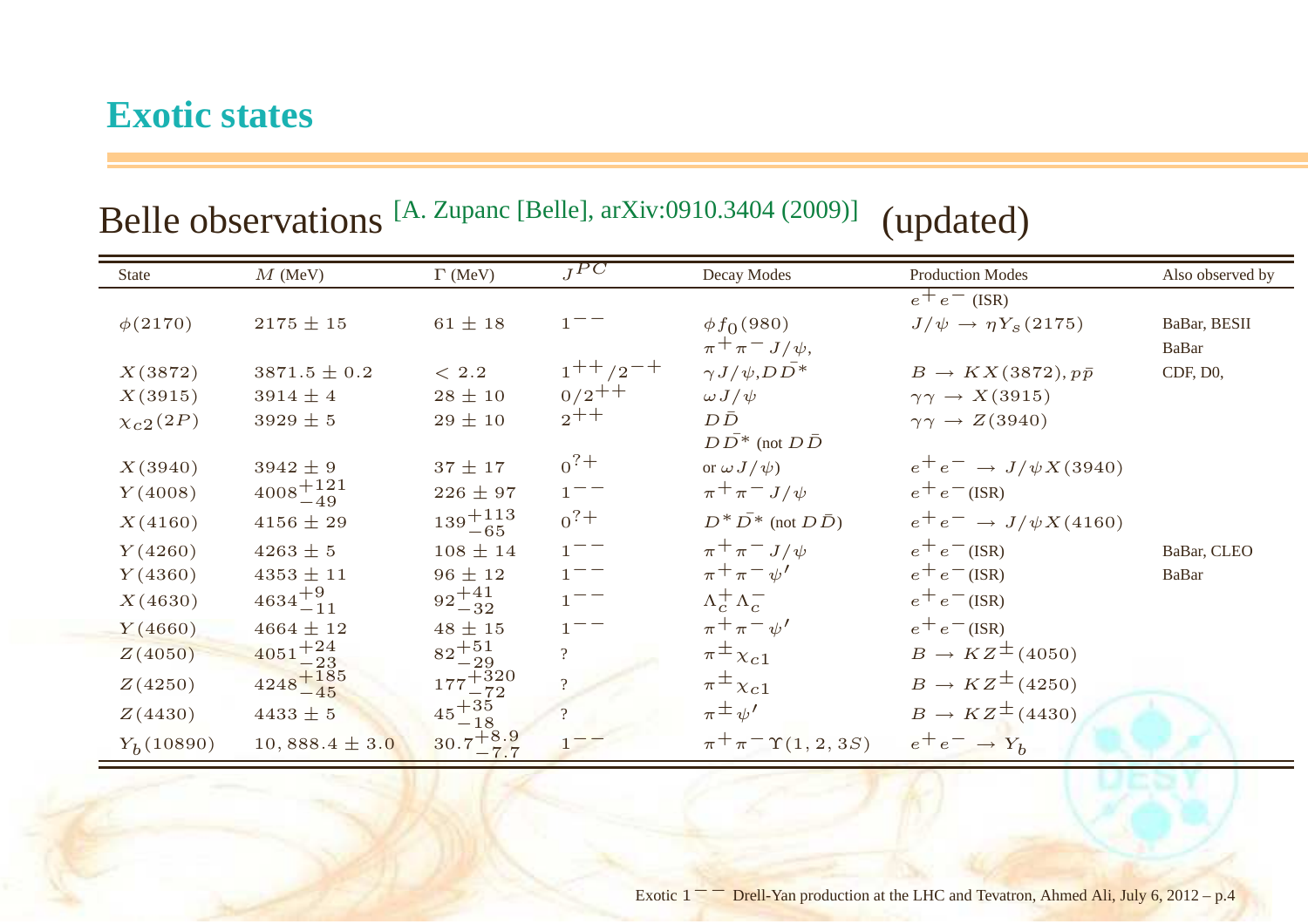#### **Exotic states**

| State           | $M$ (MeV)               | $\Gamma$ (MeV)                                 | IPC             | Decay Modes                                 | <b>Production Modes</b>             | Also observed by |
|-----------------|-------------------------|------------------------------------------------|-----------------|---------------------------------------------|-------------------------------------|------------------|
|                 |                         |                                                |                 |                                             | $e^+e^-$ (ISR)                      |                  |
| $\phi(2170)$    | $2175 \pm 15$           | $61 \pm 18$                                    | $1 - -$         | $\phi f_0(980)$                             | $J/\psi \rightarrow \eta Y_s(2175)$ | BaBar, BESII     |
|                 |                         |                                                |                 | $\pi^+ \pi^- J/\psi$ ,                      |                                     | BaBar            |
| X(3872)         | $3871.5 \pm 0.2$        | < 2.2                                          | $1^{++}/2^{-+}$ | $\gamma J/\psi$ , $D\bar{D^*}$              | $B \to KX(3872), p\bar{p}$          | CDF, D0,         |
| X(3915)         | $3914 \pm 4$            | $28 \pm 10$                                    | $0/2^{++}$      | $\omega J/\psi$                             | $\gamma\gamma \rightarrow X(3915)$  |                  |
| $\chi_{c2}(2P)$ | $3929 \pm 5$            | $29 \pm 10$                                    | $2^{++}$        | $D\bar{D}$                                  | $\gamma \gamma \rightarrow Z(3940)$ |                  |
|                 |                         |                                                |                 | $D\overline{D}^*$ (not $D\overline{D}$      |                                     |                  |
| X(3940)         | $3942 \pm 9$            | $37 \pm 17$                                    | $0^?$ +         | or $\omega J/\psi$ )                        | $e^+e^- \rightarrow J/\psi X(3940)$ |                  |
| Y(4008)         | $4008 + 121$<br>$-49$   | $226 \pm 97$                                   | $1 - -$         | $\pi^+\pi^- J/\psi$                         | $e^+e^-$ (ISR)                      |                  |
| X(4160)         | $4156 \pm 29$           | $139 + 113$<br>-65                             | $0^?$ +         | $D^* \overline{D^*}$ (not $D\overline{D}$ ) | $e^+e^- \rightarrow J/\psi X(4160)$ |                  |
| Y(4260)         | $4263 \pm 5$            | $108 \pm 14$                                   | $1 - -$         | $\pi^+\pi^- J/\psi$                         | $e^+e^-$ (ISR)                      | BaBar, CLEO      |
| Y(4360)         | $4353 \pm 11$           | $96 \pm 12$                                    | $1 - -$         | $\pi^+\pi^-\psi'$                           | $e^+e^-$ (ISR)                      | <b>BaBar</b>     |
| X(4630)         | $4634^{+9}_{-11}$       | $92^{+41}_{-32}$                               | $1 - -$         | $\Lambda_c^+\Lambda_c^-$                    | $e^+e^-$ (ISR)                      |                  |
| Y(4660)         | $4664 \pm 12$           | $48 \pm 15$                                    | $1^{--}$        | $\pi$ + $\pi$ – $\psi'$                     | $e^+e^-$ (ISR)                      |                  |
| Z(4050)         | $\frac{4051 + 24}{-23}$ | $82^{+51}_{-29}$                               | $\overline{?}$  | $\pi^{\pm} \chi_{c1}$                       | $B \rightarrow KZ^{\pm}(4050)$      |                  |
| Z(4250)         | $4248 + 185$            | $\substack{177 + 320 \\ -72 \\ 45 + 35 \\ 18}$ | $\gamma$        | $\pi^{\pm} \chi_{c1}$                       | $B \rightarrow KZ^{\pm}(4250)$      |                  |
| Z(4430)         | $4433 \pm 5$            | - 18                                           |                 | $\pi^{\pm} \psi'$                           | $B \rightarrow KZ^{\pm}(4430)$      |                  |
| $Y_h(10890)$    | $10,888.4 \pm 3.0$      | $30.7 + 8.9$                                   |                 | $\pi^+ \pi^- \Upsilon(1,2,3S)$              | $e^+e^- \rightarrow Y_h$            |                  |

### Belle observations <sup>[A. Zupanc</sup> [Belle], arXiv:0910.3404 (2009)] (updated)

### $\phi(2170), Y(4260), Y_b(10890)$  are  $J^{PC} = 1^{--}$  tetraquark candidates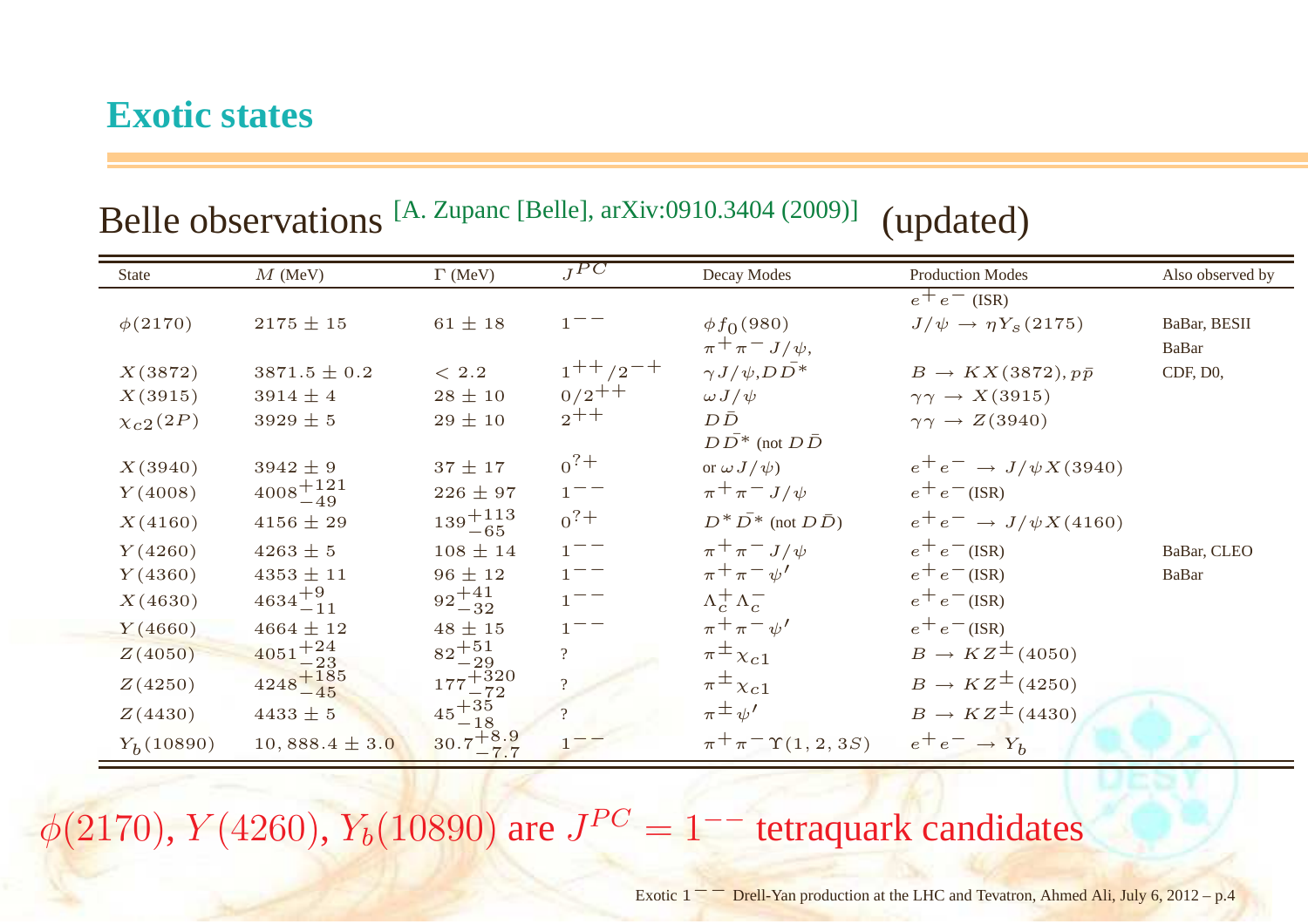Two different 4-quark hadrons, seemingly similar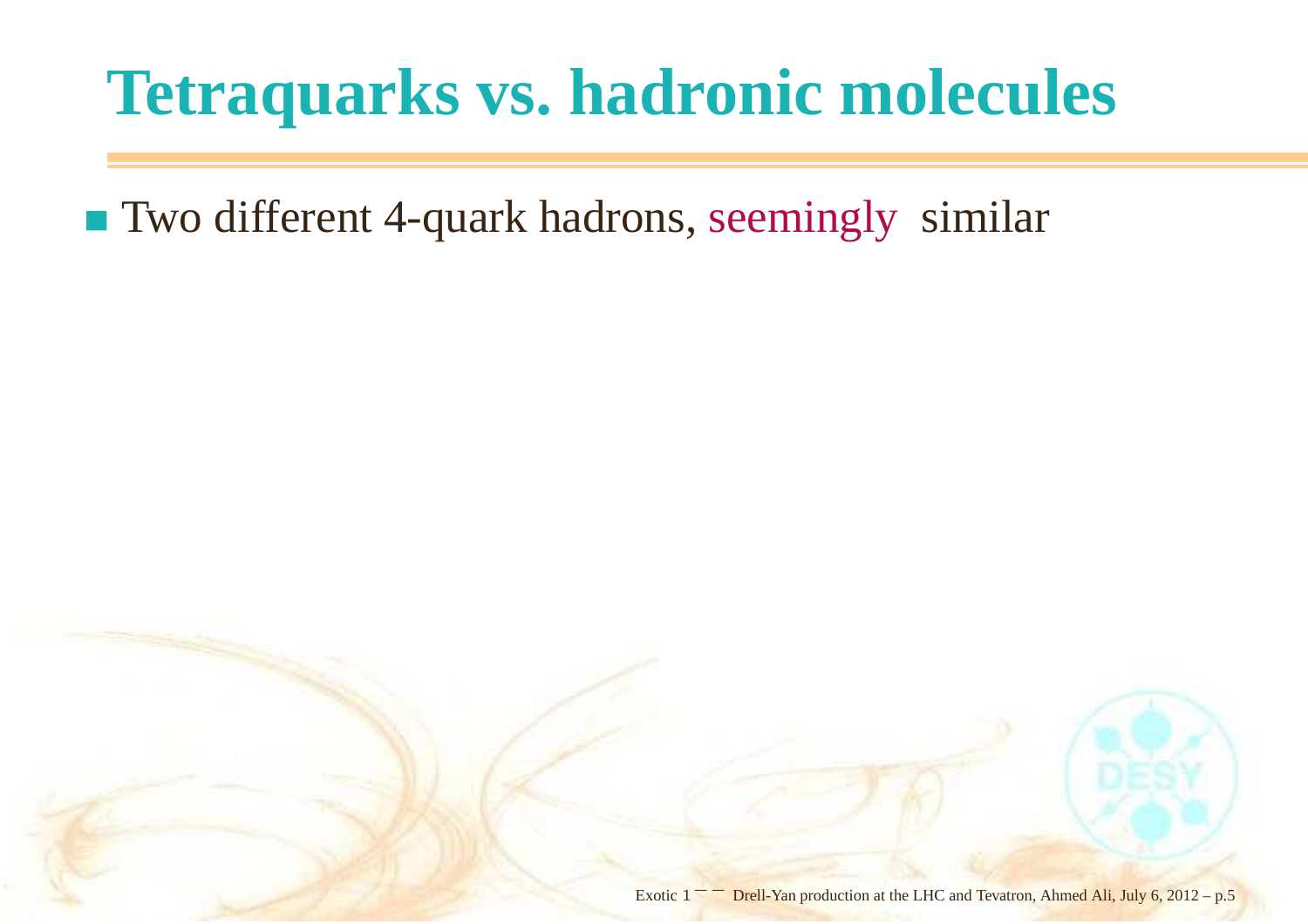Two different 4-quark hadrons, seemingly similar Tetraquarks:

- **Diquarks and Antidiquarks are** colored
- $\Rightarrow$  Strongly bound by QCD<br>forces forces

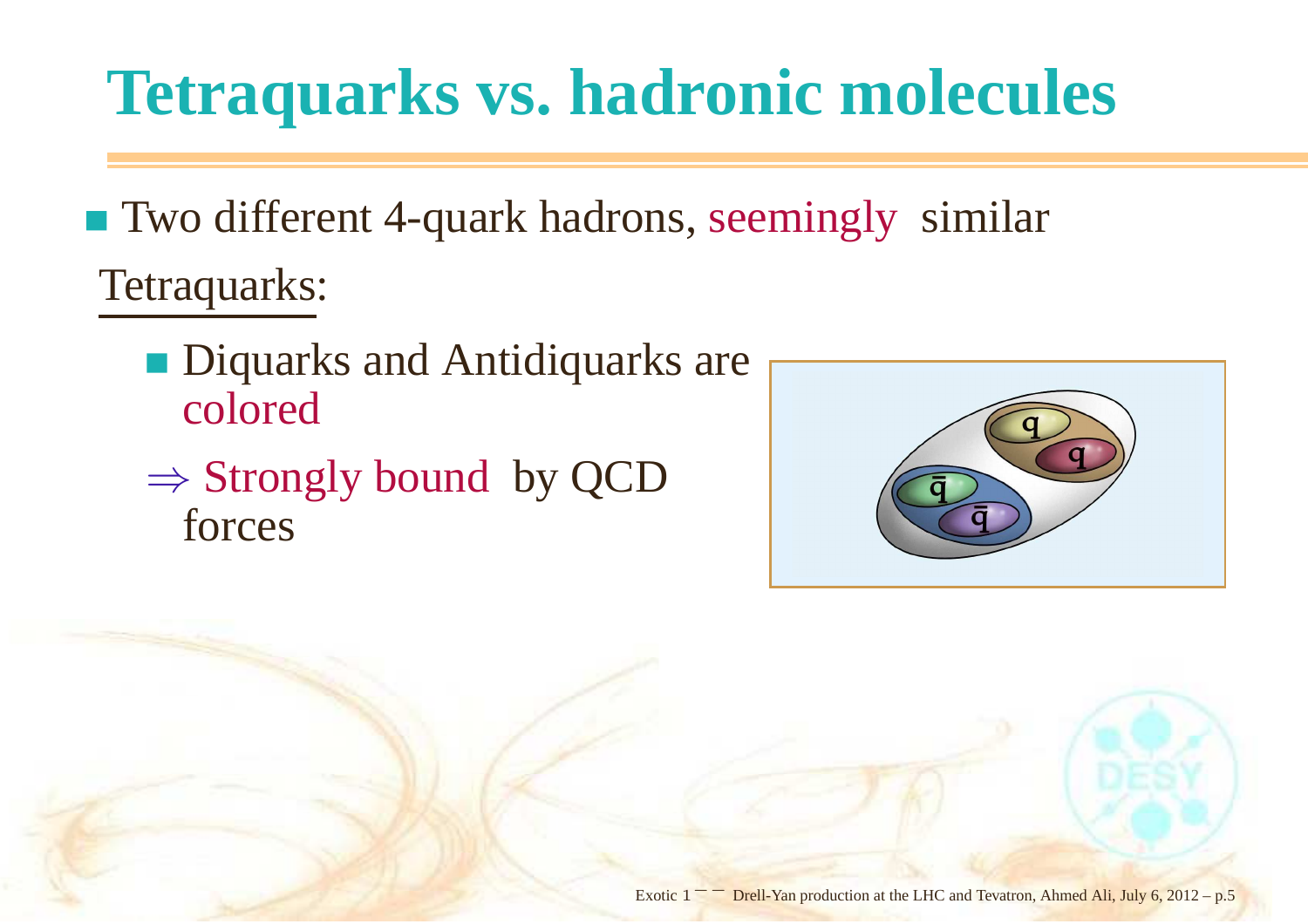Two different 4-quark hadrons, seemingly similar Tetraquarks:

- **Diquarks and Antidiquarks are** colored
- $\Rightarrow$  Strongly bound by QCD<br>forces forces
- Hadronic molecules:
	- Bound states of uncoloredmesons
	- ⇒ Bound by <sup>p</sup>ionic exchanges



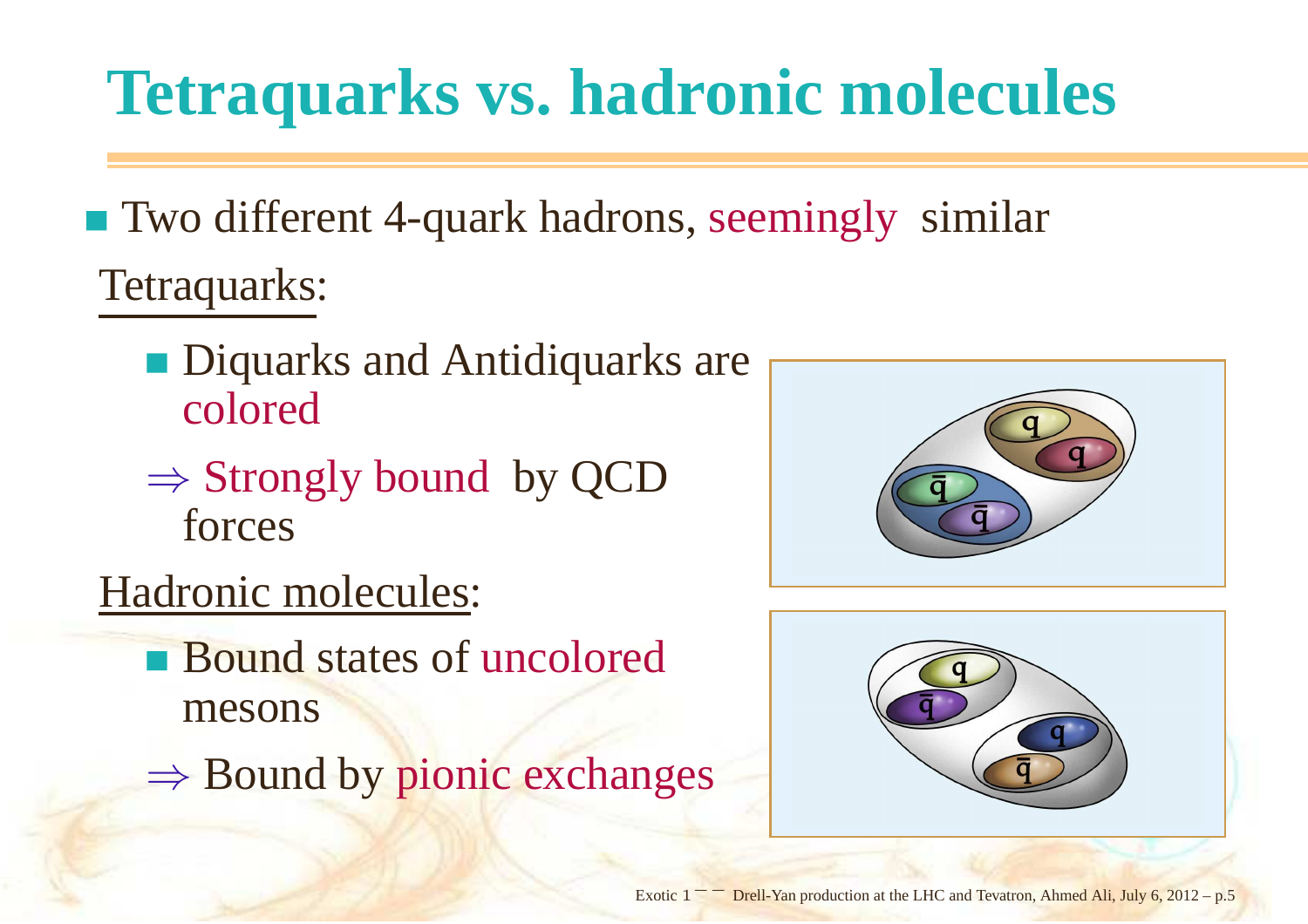Two different 4-quark hadrons, seemingly similar Tetraquarks:

- **Diquarks and Antidiquarks are** colored
- $\Rightarrow$  Strongly bound by QCD<br>forces forces
- Hadronic molecules:

⇒

- Bound states of uncoloredmesons
- ⇒ Bound by <sup>p</sup>ionic exchanges





Very different phenomenology!<br>
Exotic 1<sup>-−</sup> Drell-Yan production at the EHC and Tevatron, Ahmed Ali, July 6, 2012 – p.5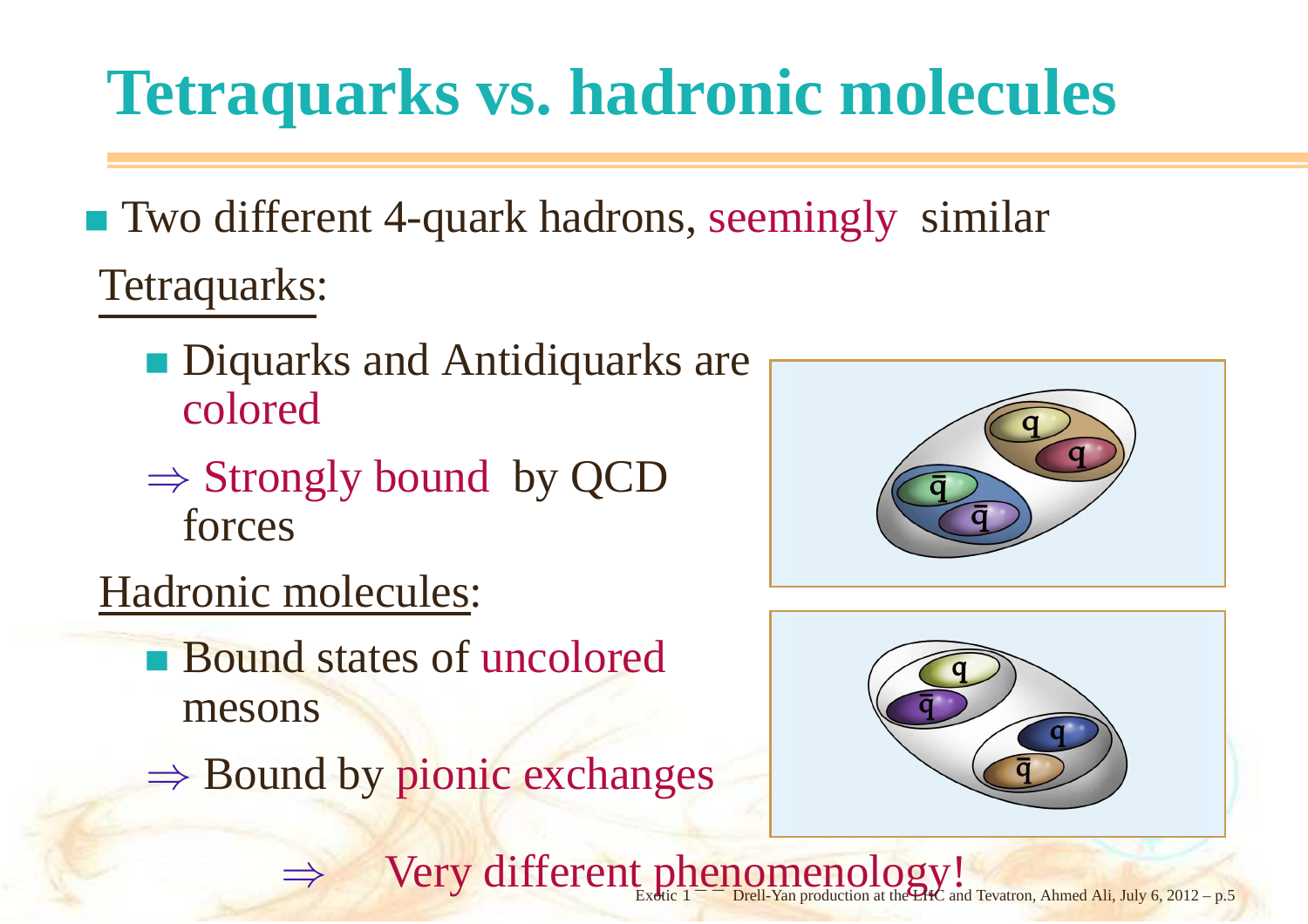- **Drell-Yan production processes are better understood** theoretically than the corresponding hadroproduction processes
- However, production of these exotic vector states in the traditional  $\ell^+\ell^-$  pair not promising due to the tiny leptonic BRs
- We propose to measure the Drell-Yan processes in the final states in which these hadrons have been discovered: $\phi(2170)\to$  $\rightarrow \phi(1020)f_0(980) \rightarrow (K^+K^-)(\pi^+\pi^-);$ <br> $\psi(t) = (0.0 + 0^-)(0.0 + 0^-);$  $X(4260) \rightarrow$  $J/\psi \pi^+ \pi^- \rightarrow (\ell^+ \ell^-) (\pi^+ \pi^-);$ <br>  $\gamma(\ell, \alpha)$  + -  $(\ell^+ \ell^-) (\pi^+ \pi^-);$  $Y_b(10890) \rightarrow$  $\rightarrow \Upsilon(nS)\pi^{+}\pi^{-} \rightarrow (\ell^{+}\ell^{-})(\pi^{+}\pi^{-});$
- Advantage: Product BRs and  $\Gamma_{\ell^+\ell^-}(V)$  provided by  $e^+e^-$  expts.
- **Disadvantage: Significant combinatoric background from the** underlying eventsExotic <sup>1</sup>−− Drell-Yan production at the LHC and Tevatron, Ahmed Ali, July 6, <sup>2012</sup> – p.<sup>6</sup>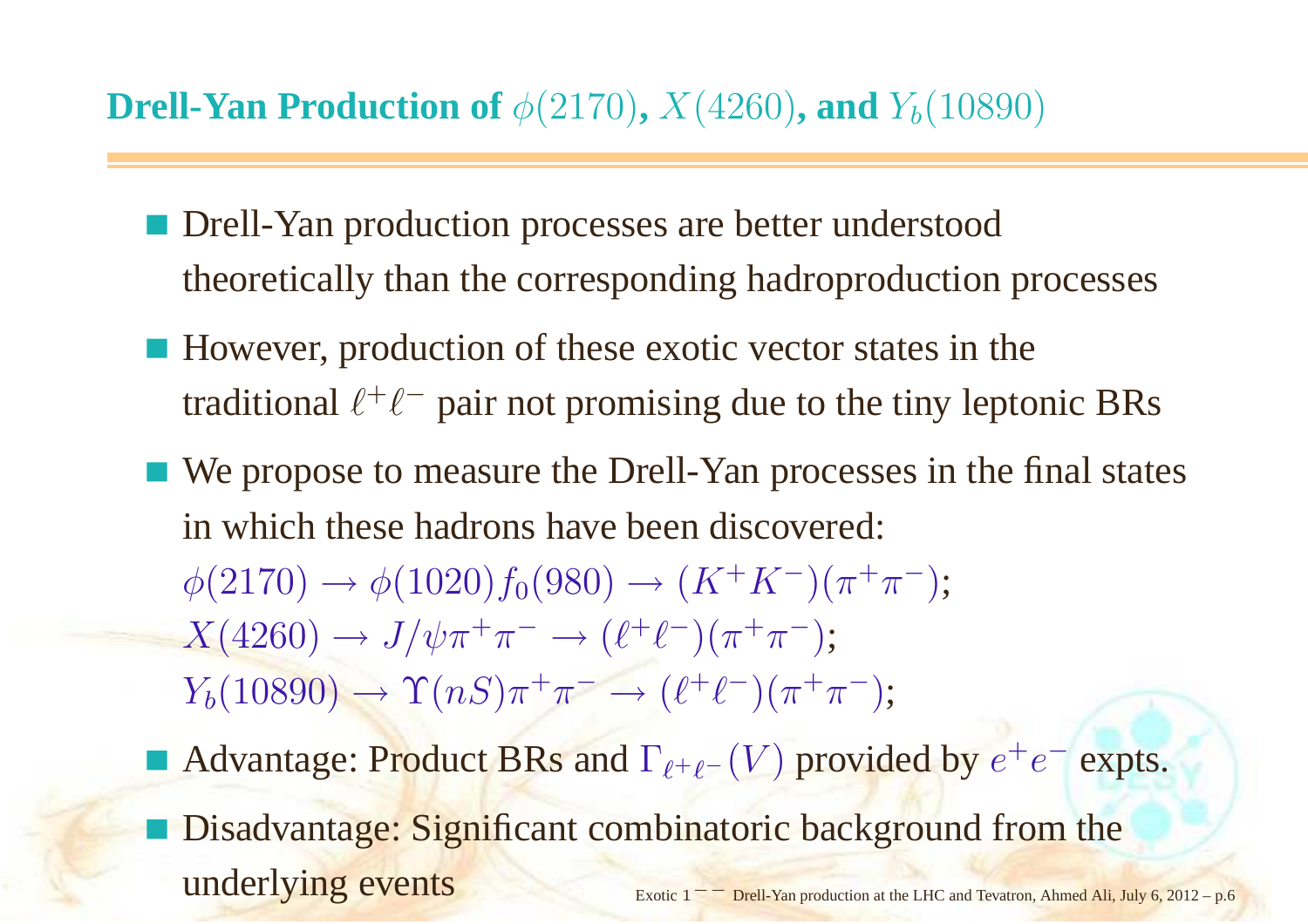### **Drell-Yan Production of**  $\phi(2170)$ ,  $X(4260)$ , and  $Y_b(10890)$

Based on factorization formula:

 $\sigma (pp/p\bar p \to$  $\rightarrow V+X) = \int dx_1 dx_2 \sum_{a,b} f_a(x_1) f_b(x_2) \otimes \sigma(a+b \rightarrow V(p)+X)$  $f_a(x_1)$ and  $f_b(x_2)$ are scale-dependent parton distribution functions (MSTW, CTEQ10); factorization scale:  $\mu = \sqrt{p_T^2 + m_V^2}$  $\mathop{\bf Include}\nolimits O(\alpha_s)$ corrections (Altarelli et al.; Kubar-Andre-Paige;...)  $d^2\sigma$  $\overline{dydp_T^2}=\$  $d^2\sigma^{per}$  $dydp_T^2$  $\frac{e^{2\pi}}{T}+f(p_{T})\left(\frac{d^{2}\sigma^{res}}{dydp_{T}^{2}}-\frac{d^{2}\sigma^{asy}}{dydp_{T}^{2}}\right)$ 

 $d^2\sigma^{res}/dydp_T^2$  resums the large logarithms in the small- $p_T$  region; resummation done in the impact parameter space (Collins-Soper-Sterman)

Matching:  $f(p_T) = \frac{1}{1 + (p_T/Q_{\text{match}})^4}$ ;  $Q_{\text{match}} = (2 \pm 1)m_V$ 

**Non-perturbative matchings and parametrizations obtained by fit**ting the data on W and Z production (Landsky and Yuan) Exotic 1<sup>–</sup> Drell-Yan production at the LHC and Tevatron, Ahmed Ali, July 6, 2012 – p.7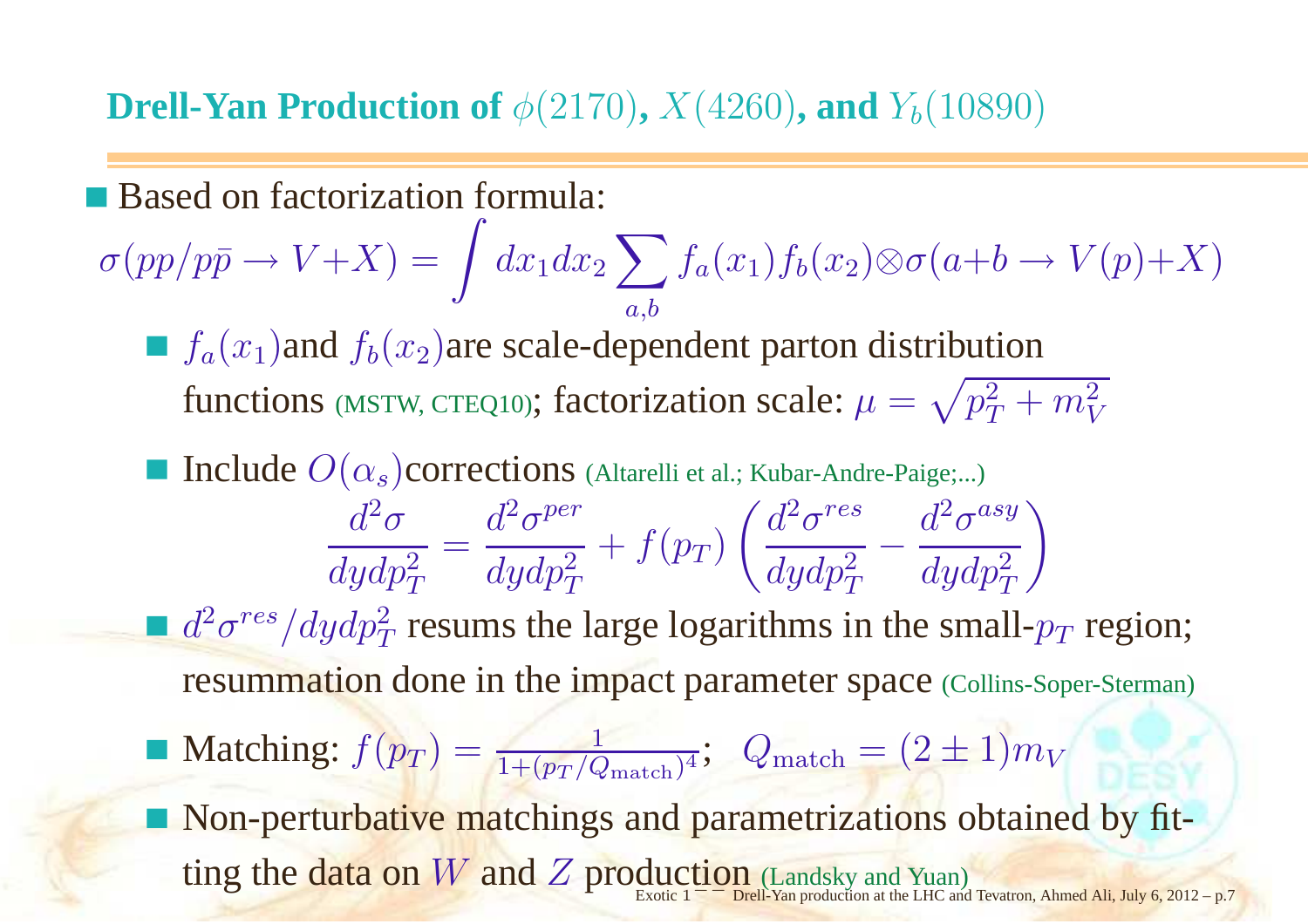$\bf{Experimental}$  **input in DY Processes**  $pp(\bar{p}) \rightarrow V+$ ...

 $(V=\phi(2170),\ X(4260),\ Y_b(10890))$  at the l  $\phi(2170),\ X(4260),\ Y_b(10890))$  at the LHC and Tevatron

|                                                | $m_V$ (MeV)                     | $\Gamma$ (MeV)                            | $\Gamma_{ee} \mathcal{B}$ (eV)             |
|------------------------------------------------|---------------------------------|-------------------------------------------|--------------------------------------------|
| $\phi(2170)$                                   | $2175 \pm 15$                   | $61 \pm 18$                               | $2.5 \pm 0.9^{\ a}$                        |
| X(4260)                                        | $4263^{+8}_{-9}$                | $108 \pm 21$ [Belle]                      | 6.0 <sup><math>+4.9 b</math></sup> [Belle] |
| $Y_b(10890)$                                   | $10888.4^{+3.0}_{-2.9}$ [Belle] | $30.7^{+8.9}_{-7.7}$ [Belle]              | $0.69^{+0.23}_{-0.20}$ c [Belle]           |
| $\mathcal{B}_{\phi\to K^+K^-}$                 | $(48.9 \pm 0.5)\%$              | $\mathcal{B}_{f_0(980)\to\pi^+\pi^-}$     | $(50^{+7}_{-9})\%$ [BES]                   |
| $\mathcal{B}_{J/\psi \rightarrow \mu^+ \mu^-}$ | $(5.93 \pm 0.06)\%$             | $\mathcal{B}_{\Upsilon(1S)\to\mu^+\mu^-}$ | $(2.48 \pm 0.05)\%$                        |
| $\mathcal{B}_{\Upsilon(2S)\to\mu^+\mu^-}$      | $(1.93 \pm 0.17)\%$             | $\mathcal{B}_{\Upsilon(3S)\to\mu^+\mu^-}$ | $(2.18 \pm 0.21)\%$                        |

#### Masses, Total and Partial widths of  $Vs$

*a* ${}^a\Gamma_{ee}\times\mathcal{B}(\phi(2170)\to\phi(1020)f_0(980)).$  $b\Gamma \sim R(V(1960) \sim I/\sqrt{15}$  ${}^b\Gamma_{ee} \times \mathcal{B}(X(4260) \to J/\psi \pi^+ \pi^-)$ , corresponding to Solution I.<br>  ${}^c\Gamma_{ee} \times \mathcal{B}(X(4260) \to \Upsilon(1S) \pi^+ \pi^-)$  obtained from  $\pi = (S)$  $c_{\Gamma}$   $\sim$   $R(V(10000)$   $R(1)$  ${}^c\Gamma_{ee} \times \mathcal{B}(Y_b(10890) \rightarrow \Upsilon(1S)\pi^+\pi^-)$  obtained from  $\sigma$ <br> $\Gamma_{ee} Y_e \propto \mathcal{B}(8.8) + \frac{1}{2}$ pb. For  $Y_b \to \Upsilon(2S) \pi^+ \pi^-$ , the cross section  $(4.82^{+1.01}_{-0.91})$  pb gives  $\Gamma_{ee} \mathcal{B}$ <br>(1.80+0.43),  $Y_b \to \Upsilon$   $Y_c \to Y_c$   $\infty$  (3.6) + = 41  $\sigma = (2.78^{+0.48}_{-0.41}$ −0.48)<br>−0.41)  $(1.20^{+0.43}_{-0.37})$  eV, while for  $Y_b \to \Upsilon(3S)\pi^+\pi^-$ , the cross section  $(1.71^{+0.42}_{-0.39})$  p  $^{-1.01}_{-0.91}$ ) pb gives  $\Gamma_{ee}B =$ corresponds to  $\Gamma_{ee} \mathcal{B} = (0.42^{+0.16}_{-0.14})$  eV.  $^{+0.42}_{-0.39})$  pb  $^{+0.10}_{-0.14})$  eV.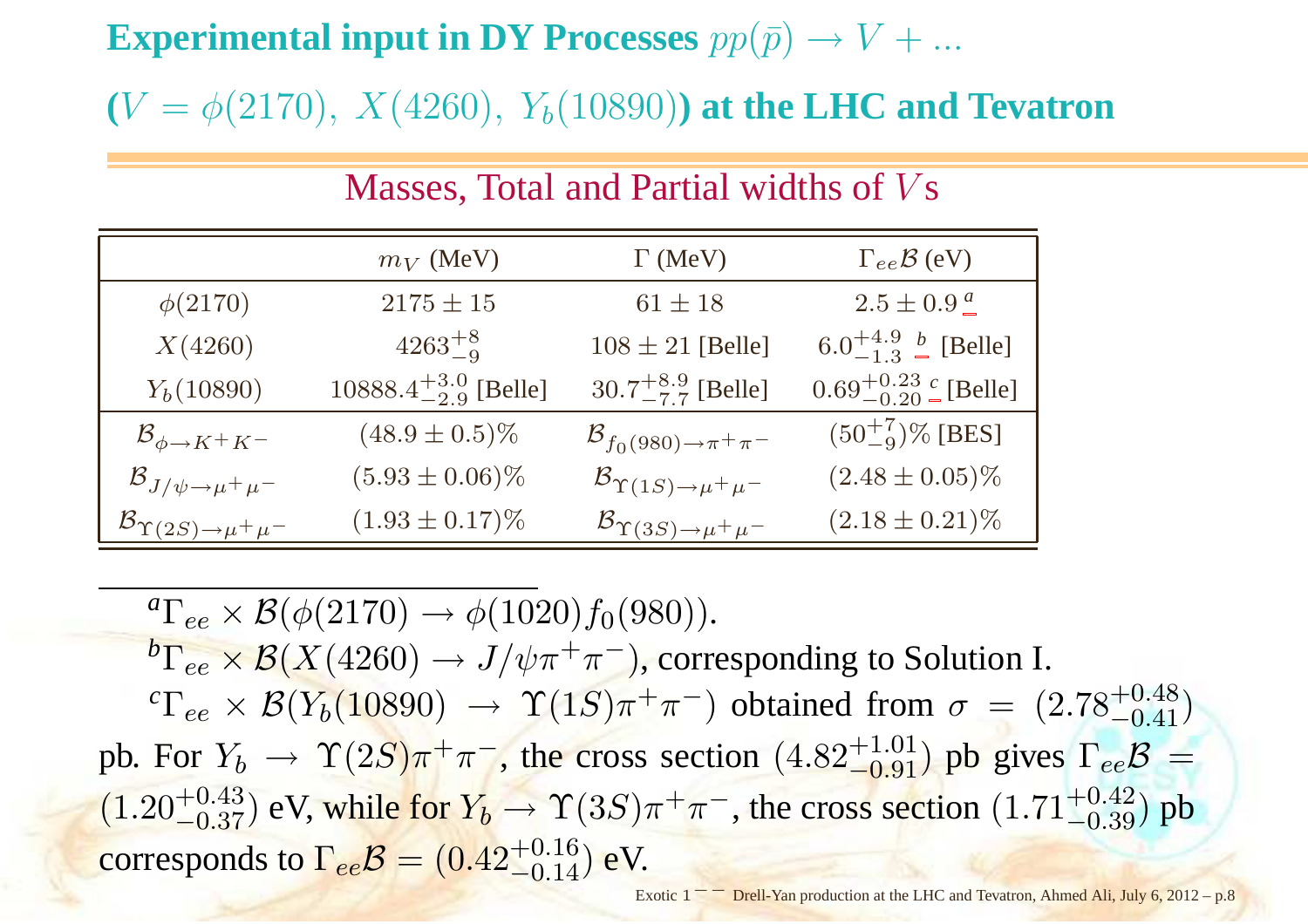**Rapidity and**  $p_T$ **-distributions in DY Production of**  $\phi(2170)$ **,**  $X(4260)$ , and  $Y_b(10890)$  at the LHC

Rapidity (y) (in pb) and p<sub>T</sub>-distributions (in pb/GeV) at  $\sqrt{s} = 7$  TeV: (a)  $pp \rightarrow$  $\rightarrow (\phi(2170) \rightarrow \phi(1020) f_0(980) \rightarrow K^+ K^- \pi^+ \pi^-) + ...;$ <br>(Y(4960)  $\rightarrow I/\psi \pi^+ \pi^ \rightarrow U^+ U^- \pi^+ \pi^-) + ...$ (b)  $pp \rightarrow$  $\rightarrow (X(4260) \rightarrow J/\psi \pi^+ \pi^- \rightarrow \mu^+ \mu^- \pi^+ \pi^-) + ...;$ <br>  $(X(10800) \rightarrow (Y(\mu S) \pi^+ \pi^- \rightarrow \mu^+ \mu^- \pi^+ \pi^-))$ (c)  $pp \rightarrow$  $\rightarrow (Y_b(10890) \rightarrow (\Upsilon(nS)\pi^+\pi^- \rightarrow \mu^+\mu^-\pi^+\pi^-) + ...$ 



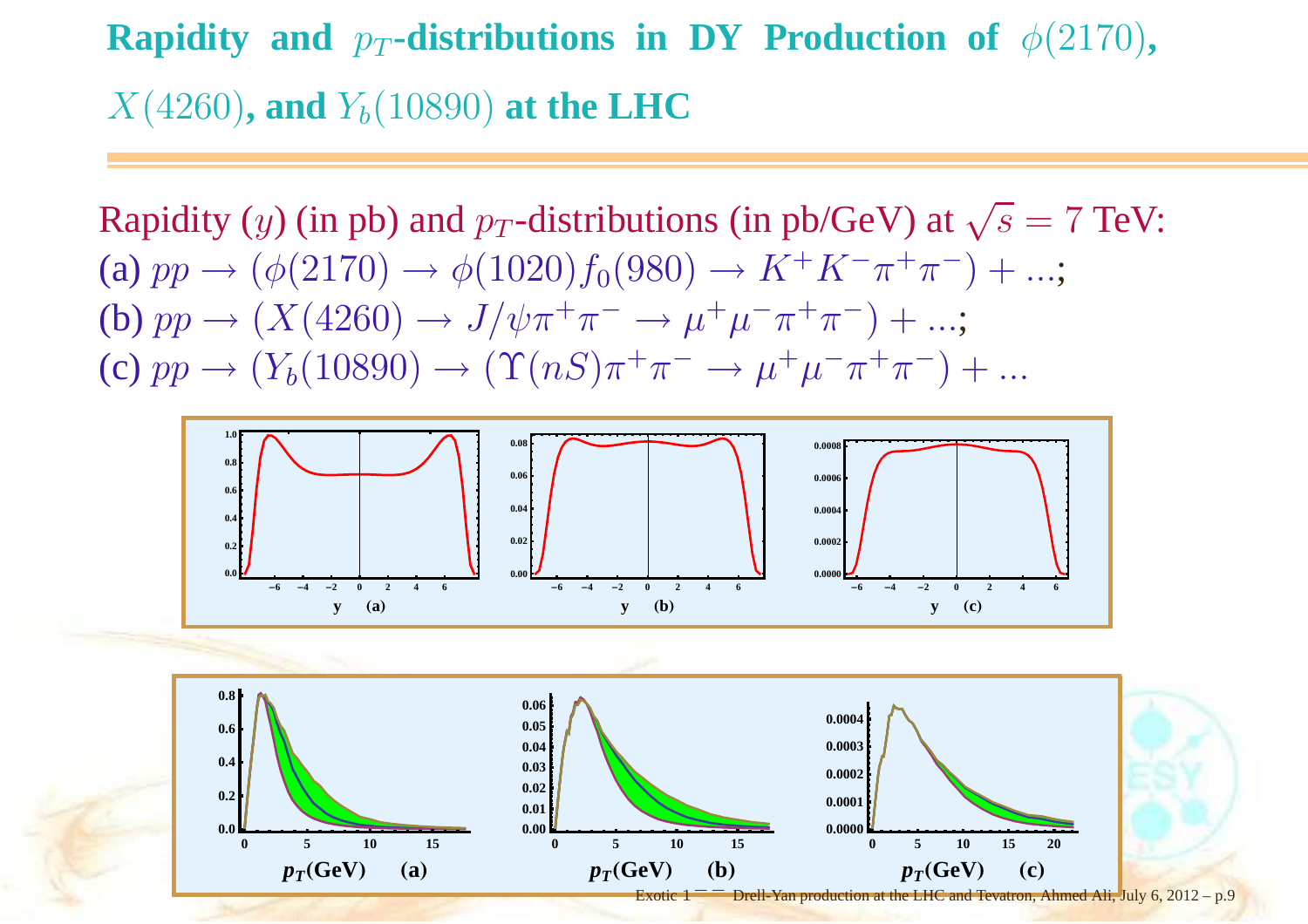$\mathbf{D}\mathbf{Y}$   $\mathbf{X}\text{-}$  Scetions (in pb) for the processes  $pp(\bar{p})\rightarrow V+q$ ...

 $(V=\phi(2170),~X(4260),~Y_b(10890))$  at the LH  $\phi(2170),\ X(4260),\ Y_b(10890))$  at the LHC and Tevatron

X-sections including the branching ratios for the processes:

$$
pp(\bar{p}) \rightarrow (\phi(2170) \rightarrow \phi(1020) f_0(980) \rightarrow K^+ K^- \pi^+ \pi^-) + ...;pp(\bar{p}) \rightarrow (X(4260) \rightarrow J/\psi \pi^+ \pi^- \rightarrow \mu^+ \mu^- \pi^+ \pi^-) + ...;pp(\bar{p}) \rightarrow (Y_b(10890) \rightarrow (\Upsilon(nS) \pi^+ \pi^- \rightarrow \mu^+ \mu^- \pi^+ \pi^-) + ...
$$

|                              | $\phi(2170)$        | X(4260)                | $Y_b(10890)$                 |
|------------------------------|---------------------|------------------------|------------------------------|
| Tevatron( $ y  < 2.5$ )      | $2.3^{+0.9}_{-0.9}$ | $0.23^{+0.19}_{-0.05}$ | $0.0020^{+0.0006}_{-0.0005}$ |
| LHC 7TeV ( $ y  < 2.5$ )     | $3.6^{+1.4}_{-1.4}$ | $0.40^{+0.32}_{-0.09}$ | $0.0040^{+0.0013}_{-0.0011}$ |
| LHCb 7TeV $(1.9 < y < 4.9)$  | $2.2^{+1.2}_{-1.1}$ | $0.24^{+0.20}_{-0.07}$ | $0.0023^{+0.0007}_{-0.0006}$ |
| LHC 14TeV $( y  < 2.5)$      | $4.5^{+1.9}_{-1.9}$ | $0.54^{+0.44}_{-0.12}$ | $0.0060^{+0.0019}_{-0.0016}$ |
| LHCb 14TeV $(1.9 < y < 4.9)$ | $2.7^{+1.9}_{-1.6}$ | $0.31^{+0.27}_{-0.11}$ | $0.0033^{+0.0011}_{-0.0010}$ |

 $\phi(2170)$  and  $X(4260)$  are measurable in Drell-Yan with current luminosities  $[(2 - 10)$  (fb)<sup>-1</sup>];  $Y(10890)$  requires higher luminosity Exotic <sup>1</sup>−− Drell-Yan production at the LHC and Tevatron, Ahmed Ali, July 6, <sup>2012</sup> – p.<sup>10</sup>